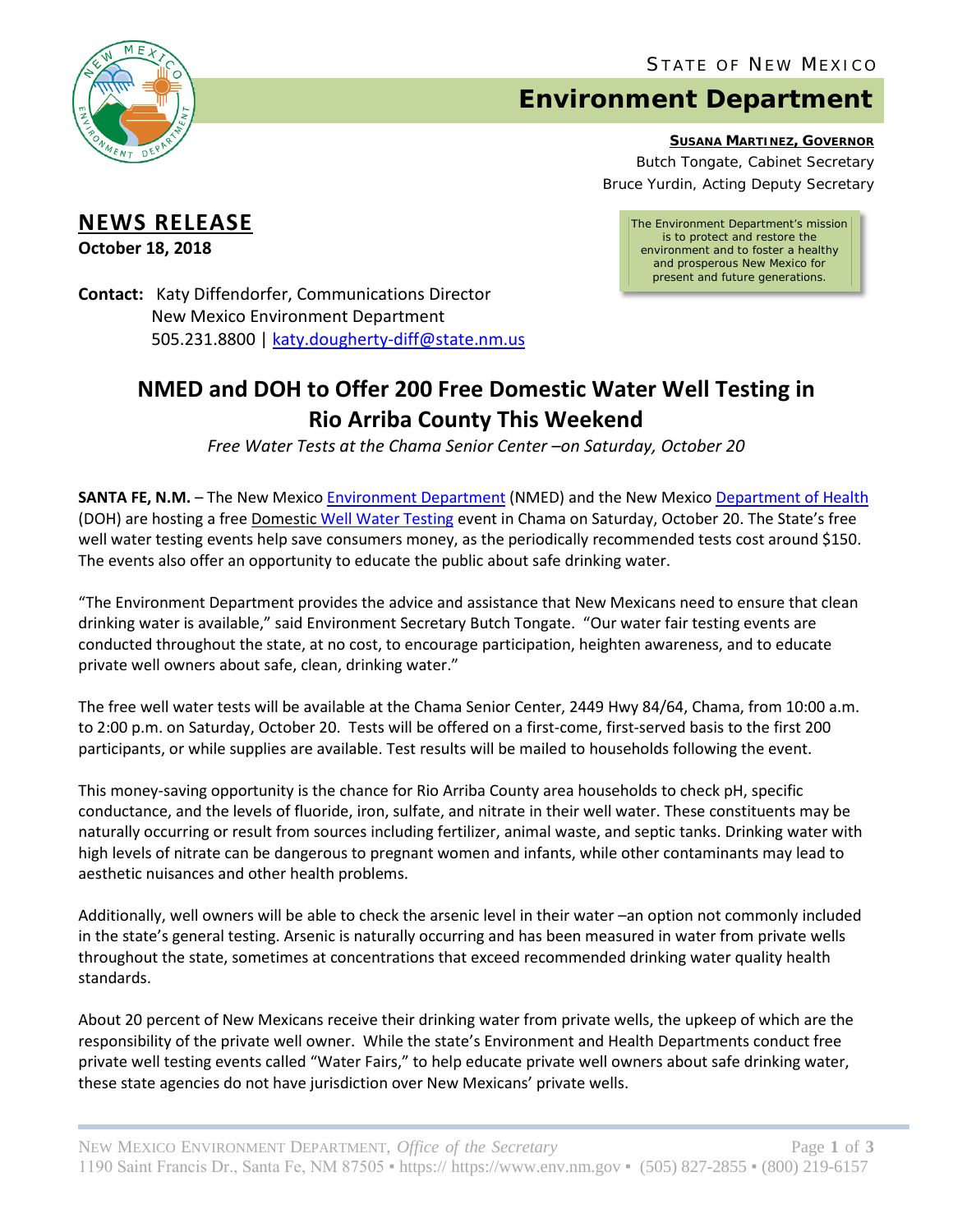"Well testing is critical, as private well characteristics can vary greatly from one well to the next, even if the wells are right next to one another. According to survey responses, most private well owners in New Mexico do not use any sort of water treatment system, so it's especially important for those well owners to understand what is in their well water," said Matthew Smith of the Environment Department's Ground Water Quality Bureau. "Most New Mexicans surveyed have never had their well water tested before, which makes this outreach activity critical."

To support well owners, more information about wells, water quality and safety is available at <https://nmtracking.org/water>

To have water tested, residents need to bring a sample of their water to the event. The departments suggest:

- Fill a clean glass or plastic container without any strong odors, with at least a quart or a liter (i.e. 32 OZ) of your well water.
- If the home has a whole house filtration system, collect the water at the well head prior to any filtration or softener systems if possible.
- Let the water run 2-3 minutes before collecting the sample.
- Fill the container with water as close to the time of testing as possible

Along with the water sample, residents should bring basic information known about the well such as well depth, depth to water, well casing material (i.e., steel, pvc), well latitude/longitude, and distance from well to the nearest septic tank/leachfield system.

If well owners are unable to attend the event but would like to have their water tested, they may have their sample brought to the event by a family member or neighbor, provided the bottle is clearly labeled and has the owner's name, phone number, address, and information about the well attached. Only water that comes from homes that rely on private wells for drinking water will be tested.

Water from households that are connected to city/community/public water system is periodically tested and those results are available at: <https://dww.water.net.env.nm.gov/DWW/> For further information about this water testing opportunity, please contact the Environment Department at 505- 827-2797.

###

**.For your Twitter Feed:** NM Environment & Health bring 200 Free Water Tests to Chama and surrounding areas private well owners Sat 10/20. http://bit.ly/2HkU26O #NM, #NMED

**For your Facebook Feed:** NM Environment & Health Bring 200 Free Water Tests to Chama and surrounding areas Private Well Owners on 10/20/18, 10:00 a.m.-2:00 p.m. Free Water Tests at the Chama Senior Center, Chama. Well owners are encouraged to periodically test their drinking water even though such tests can cost as much as \$150. The state's free well water testing events help save consumers money while educating on safe drinking water. "The Environment Department provides the advice and assistance that New Mexicans need to ensure that clean drinking water is available," said Environment Secretary Butch Tongate. "Our water fair testing events are conducted throughout the state, at no cost, to encourage participation, heighten awareness, and to educate private well owners about safe, clean, drinking water." Tests will be offered on a first-come, first-served basis to the first 200 participants, or while supplies are available. Test results will be mailed to households following the event. #NM, #NMED

NMED does not discriminate on the basis of race, color, national origin, disability, age or sex in the administration of its programs or activities, as required by applicable laws and regulations. NMED is responsible for coordination of compliance efforts and receipt of inquiries concerning non-discrimination requirements implemented by 40 C.F.R. Parts 5 and 7, including Title VI of the Civil Rights Act of 1964, as amended; Section 504 of the Rehabilitation Act of 1973; the Age Discrimination Act of 1975, Title IX of the Education Amendments of 1972, and Section 13 of the Federal Water Pollution Control Act Amendments of 1972. If you have any questions about this notice or any of NMED's non-discrimination programs, policies or procedures, you may contact: Kristine Pintado, Non-Discrimination Coordinator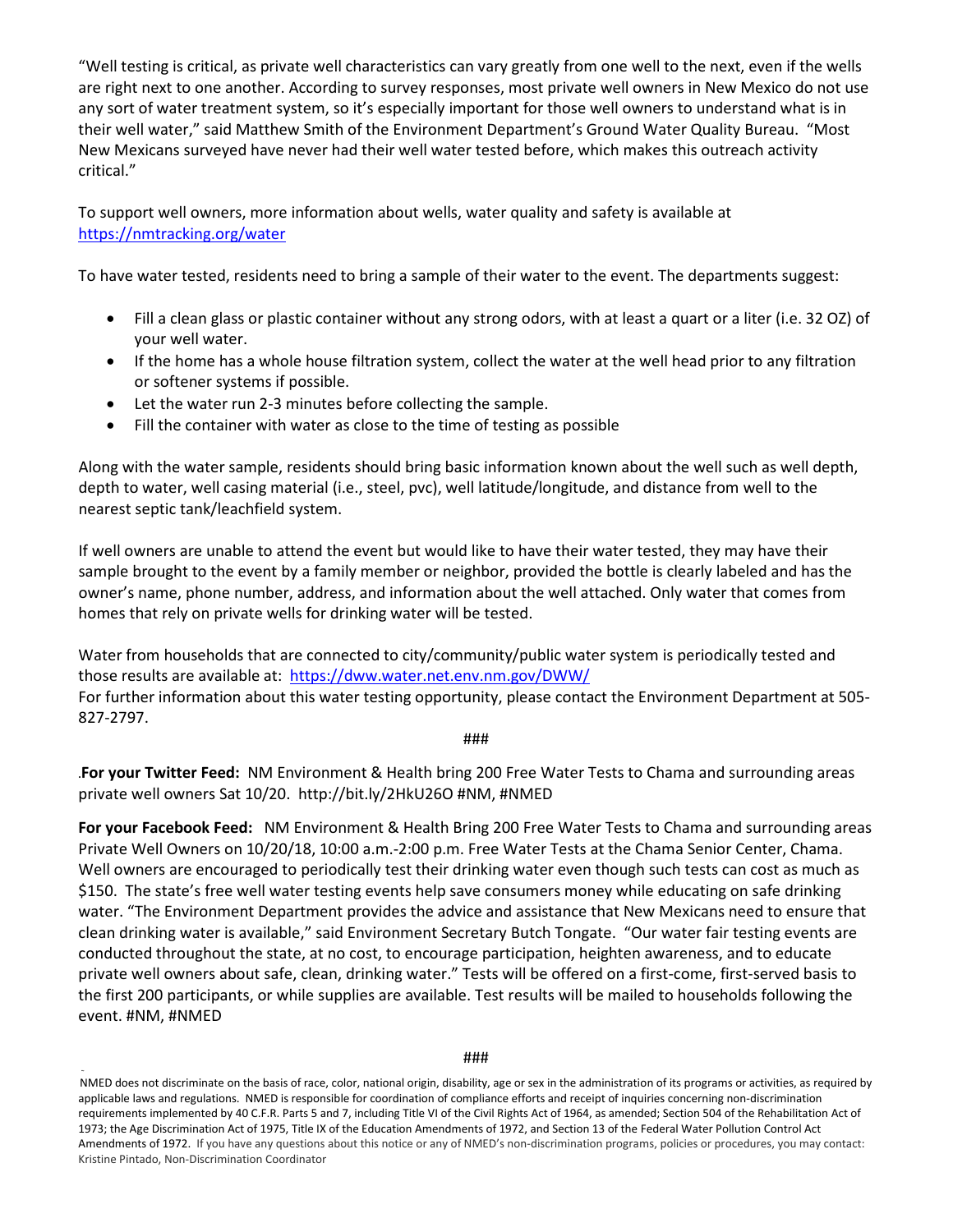New Mexico Environment Department 1190 St. Francis Dr., Suite N4050 P.O. Box 5469 Santa Fe, NM 87502 (505) 827-2855 [nd.coordinator@state.nm.us](mailto:nd.coordinator@state.nm.us)

#### send email to: nd.coordinator@state.nm.us

If you believe that you have been discriminated against with respect to a NMED program or activity, you may contact the Non-Discrimination Coordinator identified above.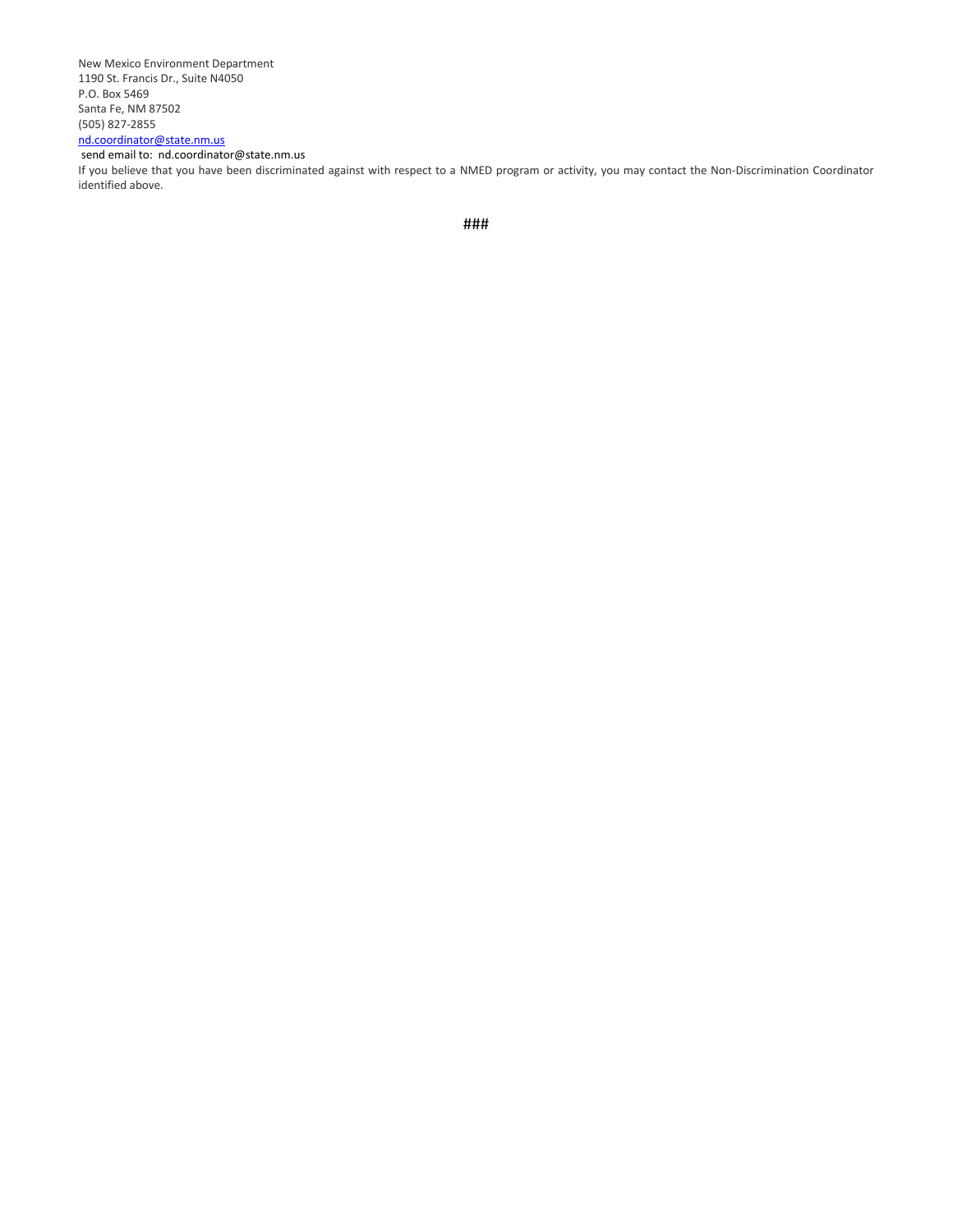

### ESTADO DE NUEVO MÉXICO

# *Departamento de Medio Ambiente*

**SUSANA MARTÍNEZ, GOBERNADORA**

Butch Tongate, *Secretario de Gabinete* Bruce Yurdin, *Subsecretario Interino*

## **COMUNICADO DE PRENSA**

**18 de octubre de 2018**

*La misión del Departamento de Medio Ambiente es proteger y restaurar el medio ambiente y fomentar un Nuevo México saludable y próspero para las generaciones presentes y futuras*

**Contacto:** Katy Diffendorfer, Directora de Comunicaciones Departamento de Medio Ambiente de Nuevo México 505.231.8800 [| katy.dougherty-diff@state.nm.us](mailto:katy.dougherty-diff@state.nm.us)

## **NMED y DOH ofrecerán este fin de semana 200 análisis gratuitos para agua de pozos domésticos en el condado de Río Arriba**

*Análisis gratuitos en Chama Senior Center - el sábado 20 de octubre*

**SANTA FE, NM** - El Departamento de Medio Ambiente de Nuevo México (NMED, por su sigla en inglés) y el Departamento de Salud de Nuevo México (DOH, por su sigla en inglés) organizarán un evento de análisis gratuitos para agua de pozos domésticos en Chama el sábado 20 de octubre. El evento estatal de análisis gratuitos de agua de pozos ayuda a los consumidores a ahorrar dinero, ya que los análisis que se recomiendan periódicamente cuestan alrededor de \$150. Los eventos también ofrecen una oportunidad para educar al público sobre agua potable segura.

"El Departamento de Medio Ambiente brinda el asesoramiento y la ayuda que los nuevomexicanos necesitan para garantizar que haya agua potable limpia", dijo el Secretario de Medio Ambiente, Butch Tongate. "Nuestros eventos de ferias de análisis de agua se llevan a cabo en todo el estado, sin costo, para fomentar la participación, aumentar la conciencia y educar a los propietarios de pozos privados sobre agua potable, segura y limpia".

Los análisis gratuitos de agua de pozo estarán disponibles en Chama Senior Center, 2449 Hwy 84/64, Chama, de 10:00 a.m. a 2:00 p.m., el sábado, 20 de octubre. Las pruebas se ofrecerán por orden de llegada a los primeros 200 participantes, o mientras haya suministros disponibles. Los resultados de las pruebas se enviarán por correo a los hogares después del evento.

Esta oportunidad para ahorrar dinero es la oportunidad para que las familias del área del condado de Río Arriba verifiquen el pH, la conductancia específica y los niveles de fluoruro, hierro, sulfato y nitrato en el agua de sus pozos. Estos componentes pueden ocurrir de forma natural o resultar de fuentes como fertilizantes, desechos animales y tanques sépticos. Beber agua con altos niveles de nitrato puede ser peligroso para las mujeres embarazadas y los bebés, mientras que otros contaminantes pueden causar molestias estéticas y otros problemas de salud.

Además, los propietarios de pozos podrán comprobar el nivel de arsénico en su agua, una opción que no suele incluirse en los análisis generales estatales. El arsénico ocurre de forma natural y se ha encontrado en aguas de pozos privados a través de todo el estado, a veces en concentraciones que superan los estándares de salud recomendados de calidad de agua potable.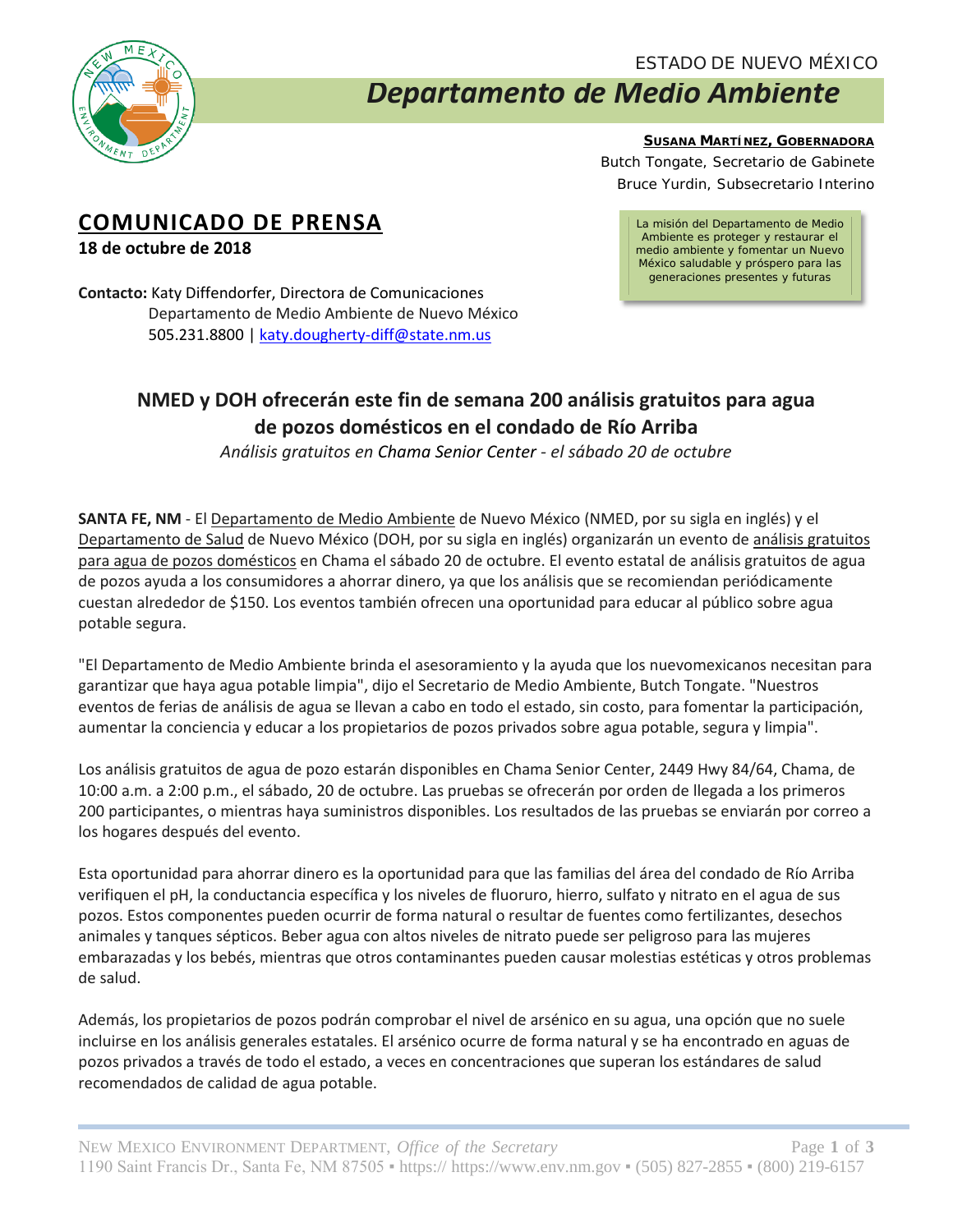Alrededor del 20 por ciento de los nuevomexicanos reciben su agua potable de pozos privados, cuyo mantenimiento es responsabilidad del propietario del pozo privado. Si bien los Departamentos de Medio Ambiente y de Salud del estado realizan eventos gratuitos de análisis de agua de pozos privados llamados "Ferias de agua", para ayudar a educar a los propietarios de pozos privados sobre agua potable segura, estas agencias estatales no tienen jurisdicción sobre los pozos privados de los nuevomexicanos.

"Los análisis de pozos son críticos, ya que las características de los pozos privados pueden variar mucho de un pozo a otro, incluso si los pozos están uno al lado del otro. De acuerdo con las respuestas de la encuesta, la mayoría de los propietarios de pozos privados en Nuevo México no utilizan ningún tipo de sistema de tratamiento de aguas, por lo que es especialmente importante que los propietarios de pozos comprendan qué hay en el agua de sus pozos", dijo Matthew Smith, de la Oficina de Calidad de Aguas Subterráneas del Departamento de Medio Ambiente. "La mayoría de los nuevomexicanos encuestados nunca han hecho análisis al agua de sus pozos, lo que hace que esta actividad de divulgación sea crítica".

Para apoyar a los propietarios de los pozos, hay más información disponible sobre pozos, calidad del agua y seguridad en <https://nmtracking.org/water>

Para que el agua sea analizada, los residentes deben llevar una muestra de su agua al evento. Los departamentos sugieren:

- Llenar un envase (recipiente) limpio de vidrio o plástico, sin olores fuertes, con al menos un cuarto de galón o un litro (es decir, 32 oz.) de agua de su pozo.
- Si la casa tiene un sistema de filtración para toda la casa, recoja el agua en la cabeza del pozo antes de cualquier sistema de filtración o suavizante, si es posible
- Dejar correr el agua 2-3 minutos antes de recoger la muestra.
- Llenar el envase con el agua lo más cerca posible del momento de la prueba.

Junto con la muestra de agua, los residentes deben proporcionar la información básica conocida sobre el pozo, como profundidad del pozo, profundidad del agua, material de revestimiento del pozo (por ejemplo, acero, pvc), latitud/longitud del pozo y distancia del pozo al tanque séptico más cercano/sistema leachfield.

Si los propietarios de los pozos no pueden asistir al evento pero desean que se les haga un análisis a su agua, un miembro de la familia o un vecino puede llevar su muestra al evento siempre que la botella esté claramente etiquetada con su nombre, número de teléfono y dirección, y se adjunte la información sobre el pozo. Los departamentos solo analizarán el agua proveniente de hogares que dependen de pozos privados para agua potable.

El agua de los hogares que están conectados al sistema de agua pública/comunidad/ciudad se analizan periódicamente y esos resultados están disponibles e[n https://dww.water.net.env.nm.gov/DWW/](https://dww.water.net.env.nm.gov/DWW/)

Para obtener más información sobre esta oportunidad de análisis de agua, comuníquese con el Departamento de Medio Ambiente llamando al 505-827-2797.

###

**Para su información de Twitter**: El Departamento de Medio Ambiente de NM y el Departamento de Salud de NM traen 200 análisis gratuitos de agua a Chama y a los propietarios de pozos privados en las comunidades próximas, el sábado 20 de octubre. http://bit.ly/2HkU26O #NM, #NMED

**Para su información de Facebook**: El Departamento de Medio Ambiente de NM y el Departamento de Salud de NM traen 200 análisis gratuitos de agua a Chama y a los propietarios de pozos privados en las comunidades próximas, el 20 de octubre de 2018, de 10:00 a.m. a 2:00 p.m. Análisis gratuitos de agua en Chama Senior Center, Chama. Se anima a los propietarios de pozos a que hagan periódicamente análisis a su agua potable, a pesar de que tales análisis puedan costar hasta \$150. Los eventos estatales de análisis gratuitos de agua de pozo ayudan a